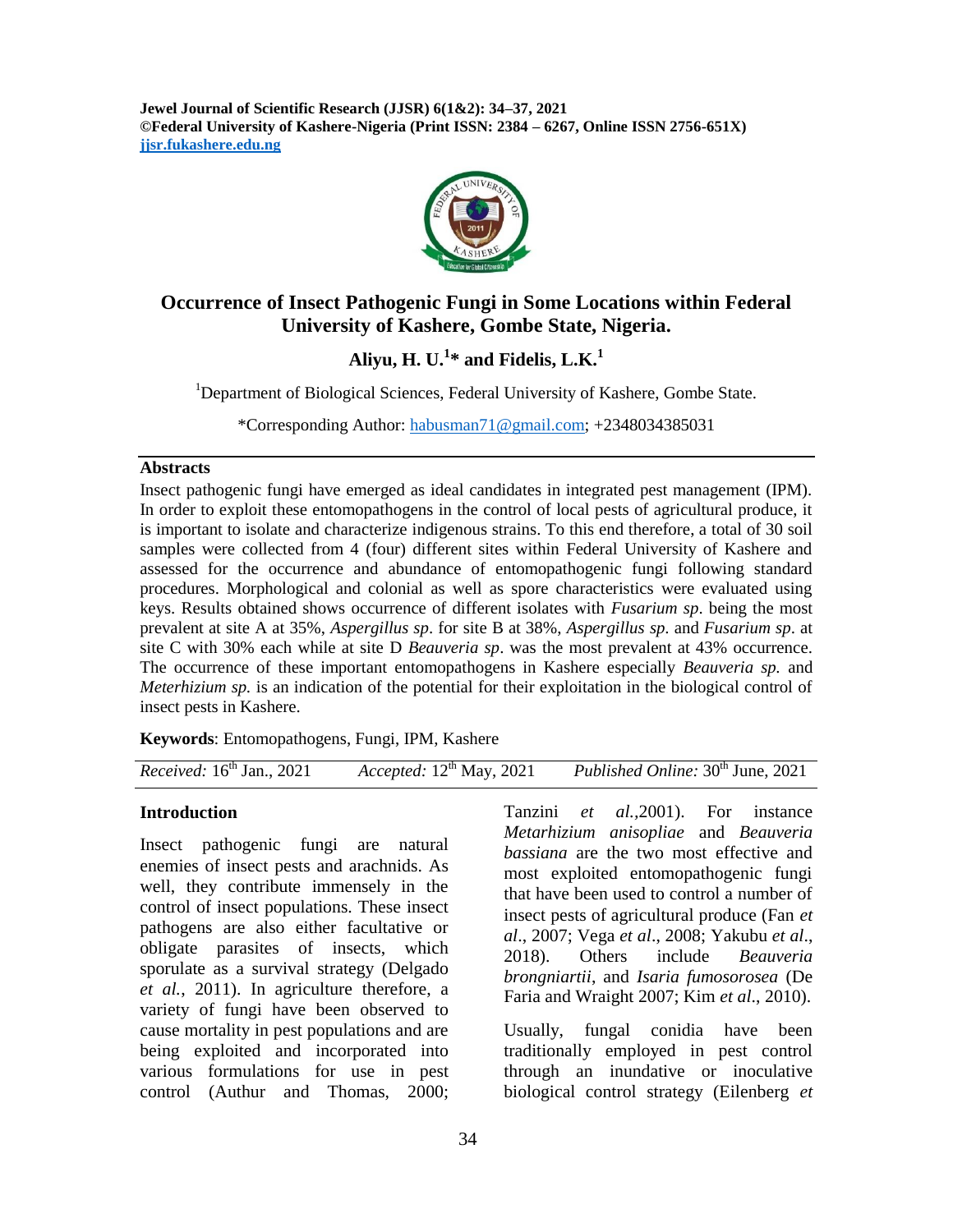*al.,*2001). The conidia usually attach to the external cuticle of the insect. Subsequently, they germinate and penetrate the cuticle. Once inside the insect, the conidia penetrate into the hemocoel of the insect spreading their mycelium throughout the host (Scholte *et al.,* 2004). The fungi go on to produce toxins which results in host insect paralysis (Goettel and Inglis, 2001) and eventual death within 14 days of infection depending on the type of host. Under favourable conditions, hyphae may emerge from the host insect which produces conidia and are usually dispersed by wind or water (Yakubu *et al.,* 2018).

Entomopathogenic fungi have also been reported to cause epizootics in agricultural habitats with *Beauveria*, *Paecilomyces*, *Sporodinella*, *Stilbela*, *Hirsutella*, *Metarhizium* and *Erynia* mostly implicated (Inglis *et al*., 2001). The occurrence of entomopathogenic fungi in Nigeria has been reported (Yabubu *et al.,* 2018). Their findings suggest that these fungi act as mortality factors in local insect populations. However, the abundance and biodiversity of these fungi is poorly known, especially in Kashere, Gombe State. Farmers in Kashere depend heavily on the use of chemical pesticides for controlling insect pests of farm produce. These pesticides however, have been documented to pose harm to humans as well as serving as a source of contamination to drinking water sources. As well, the chemical pesticides are nontarget specific therefore killing both pests and beneficial insects on the farm. A survey was therefore carried out in some areas of Federal University of Kashere to evaluate the occurrence of entomopathogenic fungi in soil samples from Federal University of Kashere.

# **Materials and methods**

Insect pathogenic fungi were isolated from soil samples collected from different locations within the campus of Federal University of kashere. Soil samples were collected from four different locations designated A, B, C and D. Suspension of soil samples collected from each site was prepared by addition of 1 g soil into 9 ml of sterile distilled water and mixing thoroughly. Thereafter, Serial dilutions  $(10^{-1} \text{ to } 10^{-6})$  of the prepared soil suspensions were made. 1ml each of the two  $(10^{-5}$  and  $10^{-6}$ ) dilutions was poured into sterile Petri dish which was mixed with cooled Potato dextrose agar (PDA) supplemented with lactic acid to avoid bacterial growth and sterilized for 20 min at 121°C. Two replications were used for each dilution level and cultured on PDA containing 200µg/ml dodine and 50µg/ml of streptomycin (Yakubu *et al.,* 2018). The plates were sealed with Para film before incubation at 25°C for 7days.The 7 days culture was sub-cultured on PDA plates and incubated for 14 days to obtain pure isolates at  $25^{\circ}$ C. The resulting colonies obtained at the end of the 14 days were identified macroscopically using insect pathogenic fungi keys as a guide (Yakubu *et al.,* 2018).

# **Results**

A total of six fungi species were isolated and identified using keys as shown in Table 1 *Mucor sp., Aspergillus sp., Metarhizium sp., Fusarium sp., Penicillium sp., and Beauveria sp.* were identified. The isolates were also stained and identified using morphological characteristics as well as the shape and form of their spores as presented in Table 2.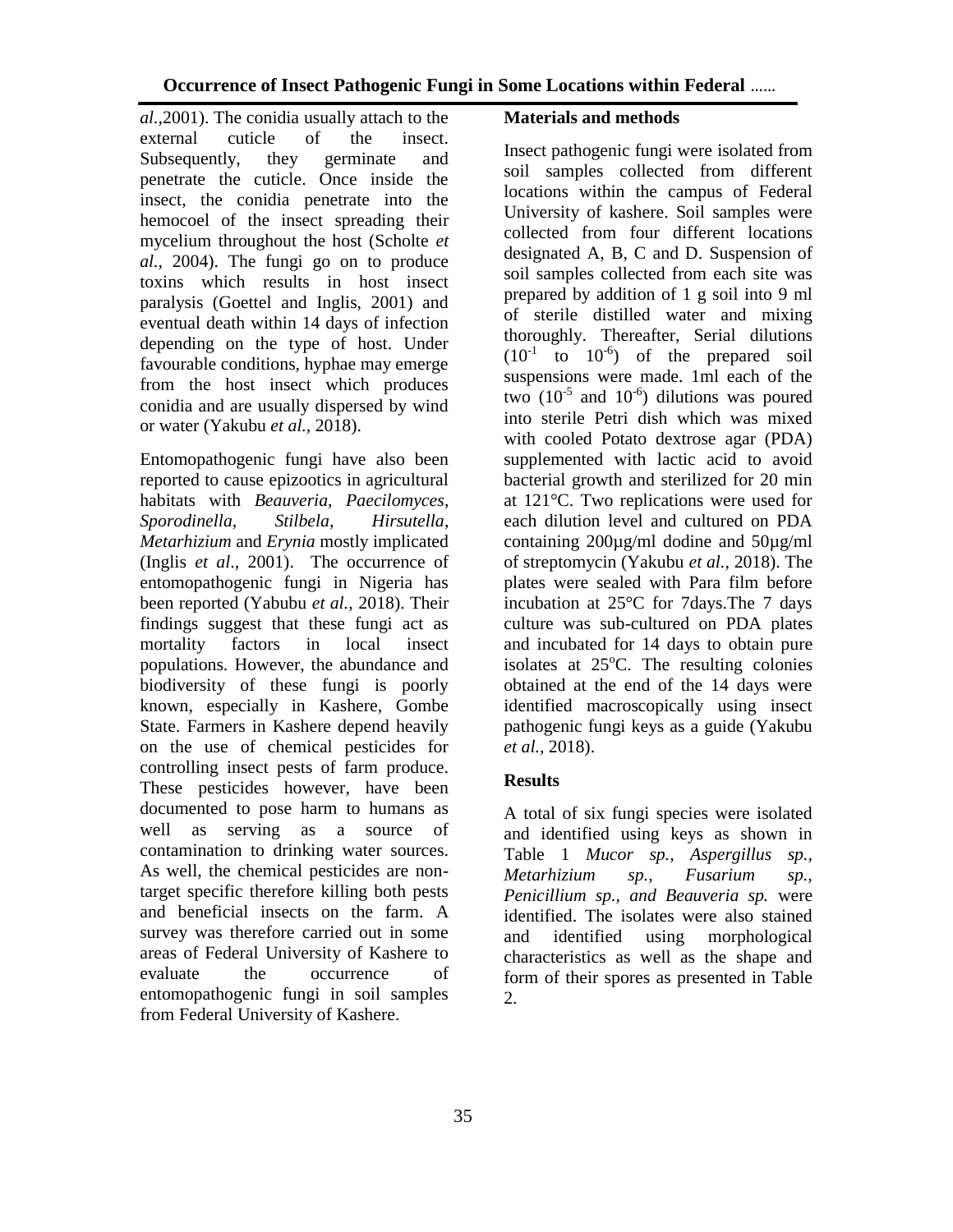| <b>Enthomopathogens</b> | Prevalence $(\% )$ |               |        |               |
|-------------------------|--------------------|---------------|--------|---------------|
|                         | Site A             | <b>Site B</b> | Site C | <b>Site D</b> |
| <i>Mucor</i> sp.        | 10                 | 10            | 10     | 5             |
| Aspergillus sp.         | 15                 | 38            | 30     | 22            |
| Metarhizium sp.         | 15                 | 13            | 15     | 22            |
| Fusarium sp.            | 35                 | 11            | 30     | 5             |
| Penicillium sp.         | 10                 | 13            | 15     | 3             |
| Beauveria sp.           | 15                 | 15            | 0      | 43            |

| Table 1: Occurrence and abundance of fungi in soil samples from selected sites in Federal |  |  |  |  |
|-------------------------------------------------------------------------------------------|--|--|--|--|
| <b>University of Kashere, Gombe State.</b>                                                |  |  |  |  |

#### **Table 2: Identification of isolates from the soil samples**

| <b>Morphology</b>                                           | Colour                              | <b>Spores</b>                                 | <b>Probable fungus</b> |  |
|-------------------------------------------------------------|-------------------------------------|-----------------------------------------------|------------------------|--|
| Grows fast with heavy<br>sporulation                        | Black or dark brown                 | Rough echinulated<br>globose conidia          | Aspergillus sp.        |  |
| Grows rapidly, and<br>wrinkled                              | Violet                              | Globose or ovoid                              | Penicillium sp.        |  |
| Heavy<br>sporangiosphores                                   | Grey                                | Ovoid zygospores                              | Mucor sp.              |  |
| Powdery and finally<br>crustose                             | Dark herbage green                  | Globose conidia                               | Metarhizium sp.        |  |
| Sparse to abundant<br>mycelium, wrinkled in<br>old cultures | white or peach with<br>purple tinge | Oval, ellipsoidal                             | <i>Fusarium</i> sp.    |  |
| Powdery mycelia                                             | white or pale yellow                | Clustered globular or<br>flask shaped conidia | Beauveria sp.          |  |

### **Discussion**

This study has demonstrated the possibility of obtaining local strains of entomopathogenic fungi with potential for adoption for the management of pests of farm produce in Kashere. Although the most abundant fungi found in the study area irrespective of the sources were *Aspergillus species* and *Fusarium species*, the occurrence of the other fungi of insect pathogenic or pesticidal potential such as *Metarhizium sp*. *Beauveria sp. Penicillium sp.* and *Mucor sp.* also show that they can be readily obtained locally. This suggests that insects that damage crops in kashere

were *Beauveria sp*. and *Metarhizium sp.* however, further work would be required

could be easily managed if these locally adapted strains of insect pathogens are studied and employed for pest management. This view is consistent with that of (Yabubu *et al.,* 2018). Several studies have indicated and confirmed the effectiveness of insect pathogens especially *Beauveria sp.* and *Metarhizium sp.* as effective biocontrol agents of several crop pests (Vega *et al.*, 2008; Inglis *et al.,* 2001; Yakubu *et al.,* 2018). Important entomopathogenic fungi with known potential for management of field pests of crops encountered in this study